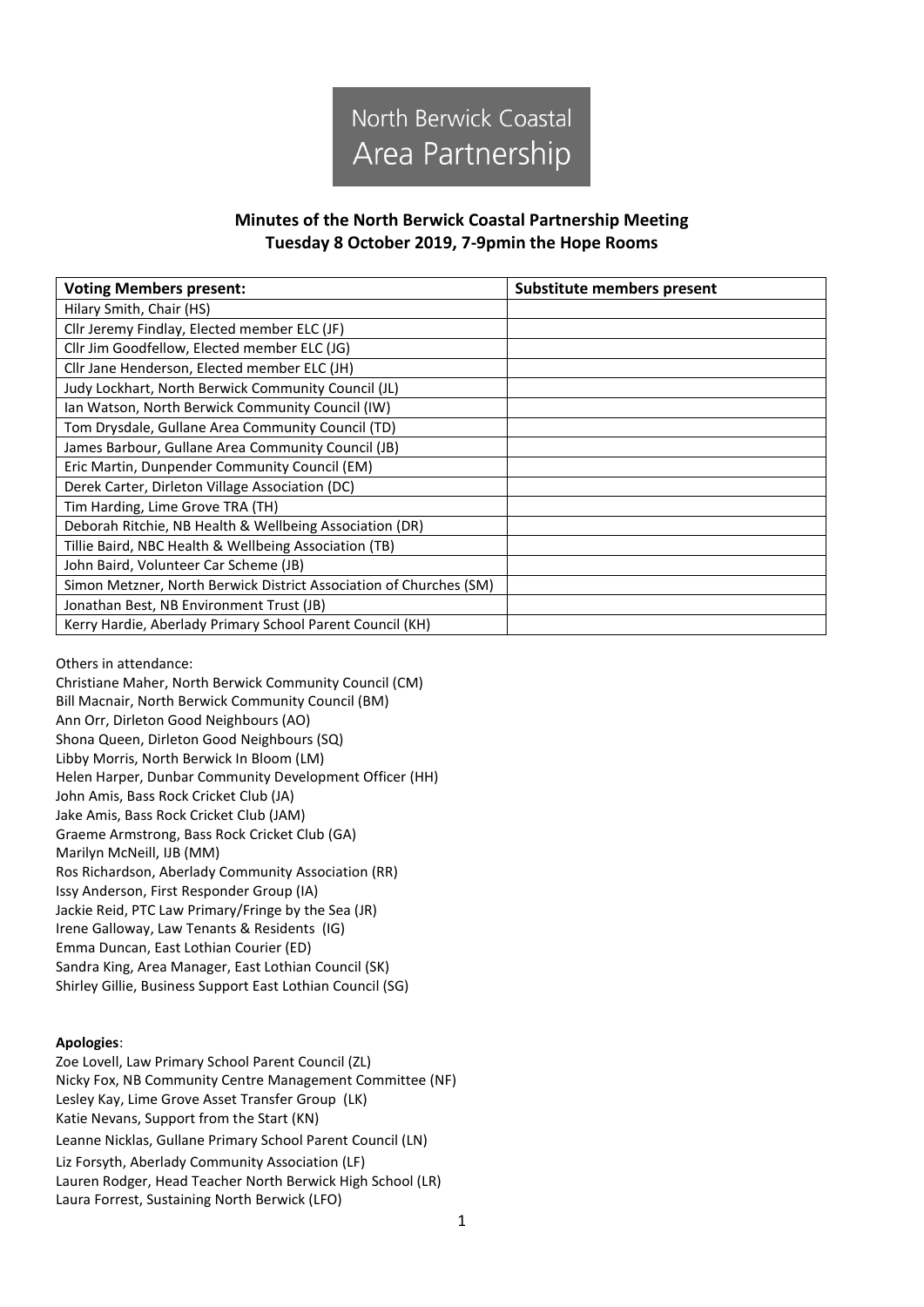| <b>AGENDA ITEM</b>                                                      | <b>KEY DISCUSSION POINTS, DECISIONS</b>                                                  | <b>FOR THE</b>   |  |
|-------------------------------------------------------------------------|------------------------------------------------------------------------------------------|------------------|--|
|                                                                         | <b>Actions</b>                                                                           | <b>ATTENTION</b> |  |
|                                                                         |                                                                                          | <b>OF</b>        |  |
| 1. Welcome, Introductions and Apologies, Minutes from Previous Meetings |                                                                                          |                  |  |
|                                                                         | HS welcomed everyone to the meeting and apologies were noted.                            |                  |  |
|                                                                         | 2. Minutes from Previous Meeting                                                         |                  |  |
|                                                                         | Minutes from 11 <sup>th</sup> June 2019 were agreed                                      |                  |  |
| 3. Matters Arising                                                      |                                                                                          |                  |  |
|                                                                         |                                                                                          |                  |  |
|                                                                         | Team East Lothian Meadowmill - All ability bikes. SK confirmed that £1,333               |                  |  |
|                                                                         | was the correct amount. Funding had been agreed at the last meeting.                     |                  |  |
| 4. Declaration of Interest                                              |                                                                                          |                  |  |
|                                                                         | It was agreed that everyone is responsible for declaring any conflict of interest.       |                  |  |
|                                                                         | Members agreed that they were comfortable about discussing issues together               |                  |  |
|                                                                         | and no one was being asked to leave the room. IA had previously suggested                |                  |  |
|                                                                         | using the wording from the Oscar web site. This was noted in the Standing                |                  |  |
|                                                                         | Orders. CM/BM declared an interest in the Christmas Lights application and HS            |                  |  |
|                                                                         | declared an interest in the Duke of Edinburgh Application. From time to time             |                  |  |
|                                                                         | local priorities may conflict with council priorities and In these instances             |                  |  |
|                                                                         | councillors may choose not to exercise their vote.                                       |                  |  |
| 5. Priorities 2019/2020                                                 |                                                                                          |                  |  |
|                                                                         | Duke of Edinburgh - £800                                                                 |                  |  |
|                                                                         | This was agreed by 13 member votes.                                                      |                  |  |
|                                                                         | Holiday Club Bursary $- f2,000$                                                          |                  |  |
|                                                                         | This was agreed by 14 member votes.                                                      |                  |  |
|                                                                         |                                                                                          |                  |  |
|                                                                         | East Lothian Ranger Service - £9,850 (£4,750 leaflets & £5,000 interpretation<br>boards) |                  |  |
|                                                                         | As requested two applications were submitted. Interpretation boards - member             |                  |  |
|                                                                         | queried costings and design of boards. More information is required on design            |                  |  |
|                                                                         | and permissions, application will be taken to the November meeting following             |                  |  |
|                                                                         | discussions between Ranger Service and NB Environment Trust.                             |                  |  |
|                                                                         | The application for leaflets, equipment etc. This was agreed by 15 member                |                  |  |
|                                                                         | votes.                                                                                   |                  |  |
|                                                                         | <b>Bass Rock Cricket Club - £9,908</b>                                                   |                  |  |
|                                                                         | This was agreed by 14 member votes.                                                      |                  |  |
|                                                                         | North Berwick Community Council - Christmas Lights £4,000                                |                  |  |
|                                                                         | This was agreed by 14 member votes                                                       |                  |  |
|                                                                         | Members acknowledged that the North Berwick Christmas Lights can have                    |                  |  |
|                                                                         | unexpected and significant costs. The application had not been resubmitted               |                  |  |
|                                                                         | with revised costs so the Partnership voted on the existing application of £4,000.       |                  |  |
|                                                                         |                                                                                          |                  |  |
|                                                                         |                                                                                          |                  |  |
|                                                                         | Dirleton Village Association - War Memorial Green Improvements Amenity                   |                  |  |
|                                                                         | Service Costs, Planning permission £220 and Manse Road £35,000                           |                  |  |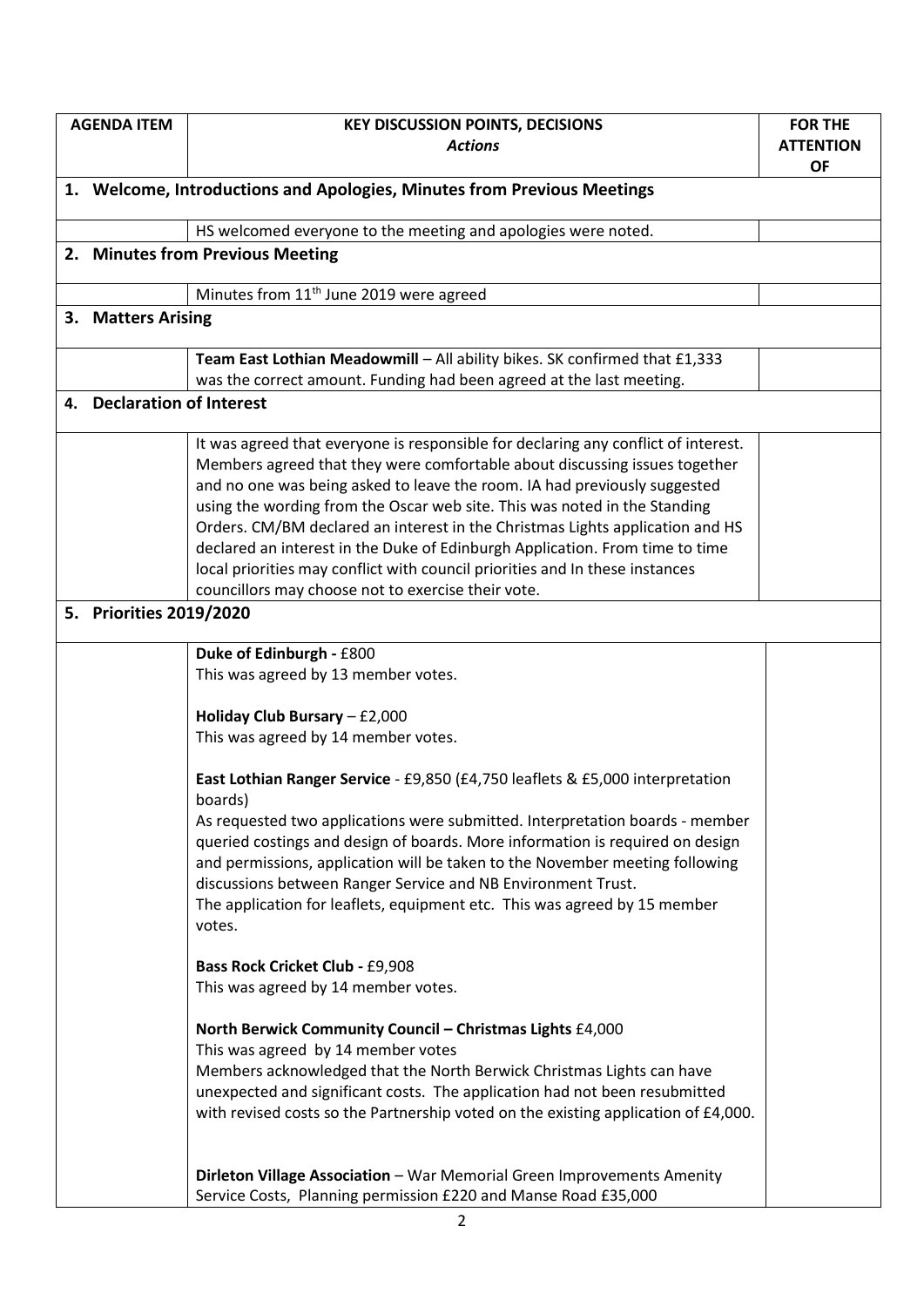|                                   | These were agreed (8 members voted $-3$ against)                                     |  |  |  |
|-----------------------------------|--------------------------------------------------------------------------------------|--|--|--|
|                                   | An initial vote was taken and resulted in 6 members for, 1 against, 7 abstained.     |  |  |  |
|                                   | This indicated a level of uncertainty and insufficient discussion of the facts that  |  |  |  |
|                                   | would allow members to vote one way or another. This proved to be the case as        |  |  |  |
|                                   | once the time tabling of work/allocated funds was explained, some members            |  |  |  |
|                                   | felt more comfortable in expressing their opinion (both positive and negative). A    |  |  |  |
|                                   | second vote was taken and was 8 for, 3 against and 3 abstained.                      |  |  |  |
|                                   | This was agreed by 8 member votes.                                                   |  |  |  |
|                                   |                                                                                      |  |  |  |
|                                   | <b>STEM Event - Transport Costs £1,650 - North Berwick High School</b>               |  |  |  |
|                                   | This was agreed by 13 members votes.                                                 |  |  |  |
|                                   |                                                                                      |  |  |  |
|                                   | NBC Health & Wellbeing Association - Compassionate Communities                       |  |  |  |
|                                   | It was agreed to defer the application to the 2020/2021 general budget.              |  |  |  |
| <b>6.</b> Reports from Sub Groups |                                                                                      |  |  |  |
|                                   | <b>NBC Health &amp; Wellbeing Association</b>                                        |  |  |  |
|                                   | Compassionate Communities - On Thursday 3 October a meeting was held with            |  |  |  |
|                                   | key organisations in North Berwick to establish interest in the concept of a         |  |  |  |
|                                   | compassionate community. A briefing was given about the national Truacanta           |  |  |  |
|                                   | Project, a new initiative being run by the Scottish Partnership for Palliative Care, |  |  |  |
|                                   | and funded by Macmillan Cancer Support. The Truacanta Project will identify          |  |  |  |
|                                   | four communities based on their vision for a compassionate community.                |  |  |  |
|                                   | The association has applied to be a compassionate community. Four                    |  |  |  |
|                                   | communities will be chosen out of eleven on 6 <sup>th</sup> December 2019. An open   |  |  |  |
|                                   | meeting will take place on the 9 <sup>th</sup> November 2019 in St Andrew Blackadder |  |  |  |
|                                   | church to discuss this further. This would be a prestigious award for the town.      |  |  |  |
|                                   | For more information see:                                                            |  |  |  |
|                                   |                                                                                      |  |  |  |
|                                   | www.northberwickhealthandwellbeing.co.uk                                             |  |  |  |
|                                   | <b>NBC Community Connections</b>                                                     |  |  |  |
|                                   | 26 people have been referred to date from GP's and self-referral. Age range 18 -     |  |  |  |
|                                   | 90. Scone café is running every Monday. Working with the North Berwick Youth         |  |  |  |
|                                   |                                                                                      |  |  |  |
|                                   | Project on Intergenerational projects to help reduce social isolation. Weekly        |  |  |  |
|                                   | clinics are being held in the GP surgery on Mondays 10-12. The project has           |  |  |  |
|                                   | achieved a great deal in a short time.                                               |  |  |  |
|                                   |                                                                                      |  |  |  |
|                                   | As a Pathfinder project we are perusing all avenues for sustainability.              |  |  |  |
|                                   | Community Link workers are to be employed across East Lothian in GP surgeries        |  |  |  |
|                                   | and we aim to negotiate on the model we have in North Berwick.                       |  |  |  |
|                                   |                                                                                      |  |  |  |
|                                   | DR/TB will have completed two terms in office and are succession planning for a      |  |  |  |
|                                   | new chair and co chair for the Association. Anyone interested please get in          |  |  |  |
|                                   | touch. HS thanked DR/TB for all their hard work and the positive outcomes for        |  |  |  |
|                                   | the community.                                                                       |  |  |  |
|                                   |                                                                                      |  |  |  |
|                                   | NBC Voluntary Car Scheme is celebrating 30 years and were recognised as              |  |  |  |
|                                   | providing and excellent service. Members acknowledged this with a round of           |  |  |  |
|                                   | applause.                                                                            |  |  |  |
|                                   |                                                                                      |  |  |  |
|                                   | The Carers consultation is open and a link is on the above mentioned web site        |  |  |  |
|                                   |                                                                                      |  |  |  |
|                                   | JA mentioned that the Bass Rock Cricket club are trying to involve more people       |  |  |  |
|                                   | who may feel isolated to come along and support the club. The Bass Rock Cricket      |  |  |  |